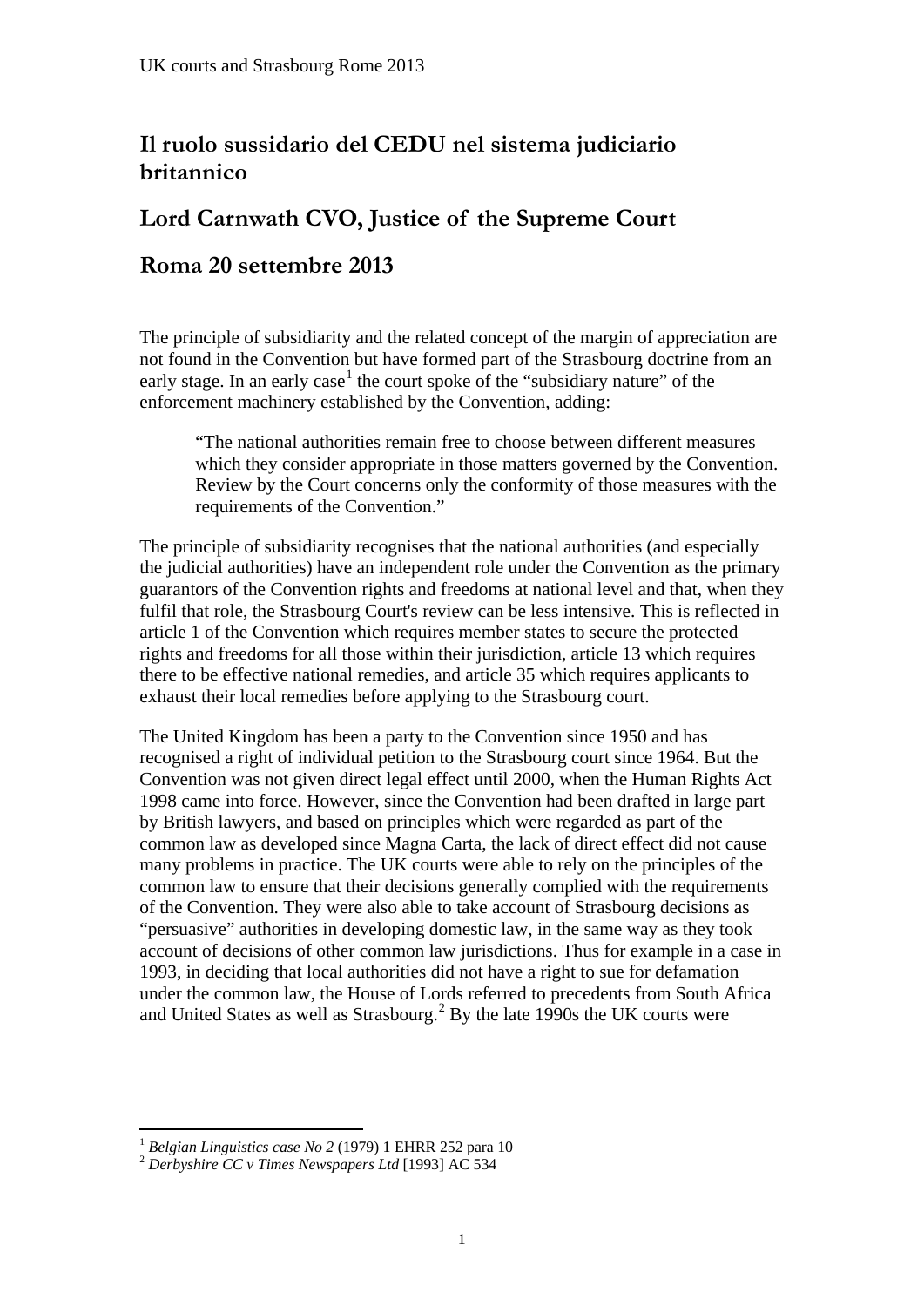law, and as judges we were having to familiarise ourselves with that jurisprudence.<sup>[3](#page-1-0)</sup> increasingly pressed by advocates to take account of the developing Strasbourg case-

There were some important cases in which the government was successful in the domestic courts, only to be reversed in Strasbourg. For example, in the 1990s a member of the armed forces, who was discharged under a policy of the Ministry of Defence banning practising homosexuals from the service, lost his case in the English courts but succeeded in Strasbourg.<sup>[4](#page-1-1)</sup> The Strasbourg court held that the ban was a violation of his right to private life under article 8 and that the evidence relied on by the Ministry was not sufficient to shown that it was "necessary in a democratic society". The main difference was the greater willingness of the Strasbourg court to question the evidence relied on by the government. The government accepted the decision and changed its policy to comply. In this way, it may be argued, the influence of Strasbourg helped us to bring our own law up to date.

Even when the Human Rights Act came into force in 2000, the decisions of the Strasbourg court were not made binding on the domestic courts. Section 2(1) of that Act simply requires the UK courts to "take account" of decisions of the Strasbourg court so far as relevant. The Act also preserves the principle of parliamentary sovereignty which is a fundamental part of our constitutional tradition. The courts were not given power to declare primary legislation unlawful or invalid. Instead, the Act requires the courts "so far as possible" to interpret and apply domestic legislation in a manner compatible with the Convention. Where this is not possible, the Act enables the court to make a "declaration of incompatibility". The effect of this is, not to invalidate the law, but to require the issue to be put before Parliament for reconsideration. In practice Parliament has generally ensured that an appropriate amendment is made, but it is not bound to do so.

There has been a continuing debate, both in the courts and outside, about the extent to which the courts should in practice regard themselves as bound by Strasbourg decisions, notwithstanding the apparent freedom given by the Act. In 2004, Lord Bingham stated what has become known as the "Ullah principle"<sup>[5](#page-1-2)</sup> noting that the Convention is an international instrument, the correct interpretation of which can be authoritatively expounded only by the Strasbourg court: "the duty of national courts is to keep pace with the Strasbourg jurisprudence as it evolves over time: no more, but certainly no less."

The most recent statement of principle by the Supreme Court was given in 2010 by Lord Neuberger on behalf of a unanimous Supreme Court in:

"This court is not bound to follow every decision of the European court. Not only would it be impractical to do so: it would sometimes be inappropriate, as it would destroy the ability of the court to engage in the constructive dialogue with the European court which is of value to the development of Convention law……section 2 of the 1998 Act requires our courts to "take into account"

<span id="page-1-0"></span> (*Caballero v UK* [2000] ECHR 53). I was impressed by the depth of consideration and the quality of  $3$  I was fortunate in 2000 to be able to sit myself as an adhoc judge in a Grand Chamber case the debate, between judges most of whom were necessarily operating in a second language.<br> $\frac{4 \text{ Smith } v \text{ UK}}{1999}$  29 EHRR 493

<span id="page-1-2"></span><span id="page-1-1"></span><sup>&</sup>lt;sup>4</sup> Smith v UK (1999) 29 EHRR 493<br><sup>5</sup> (*R* (Ullah) v Special Adjudicator) [2004] 2AC 976 par 20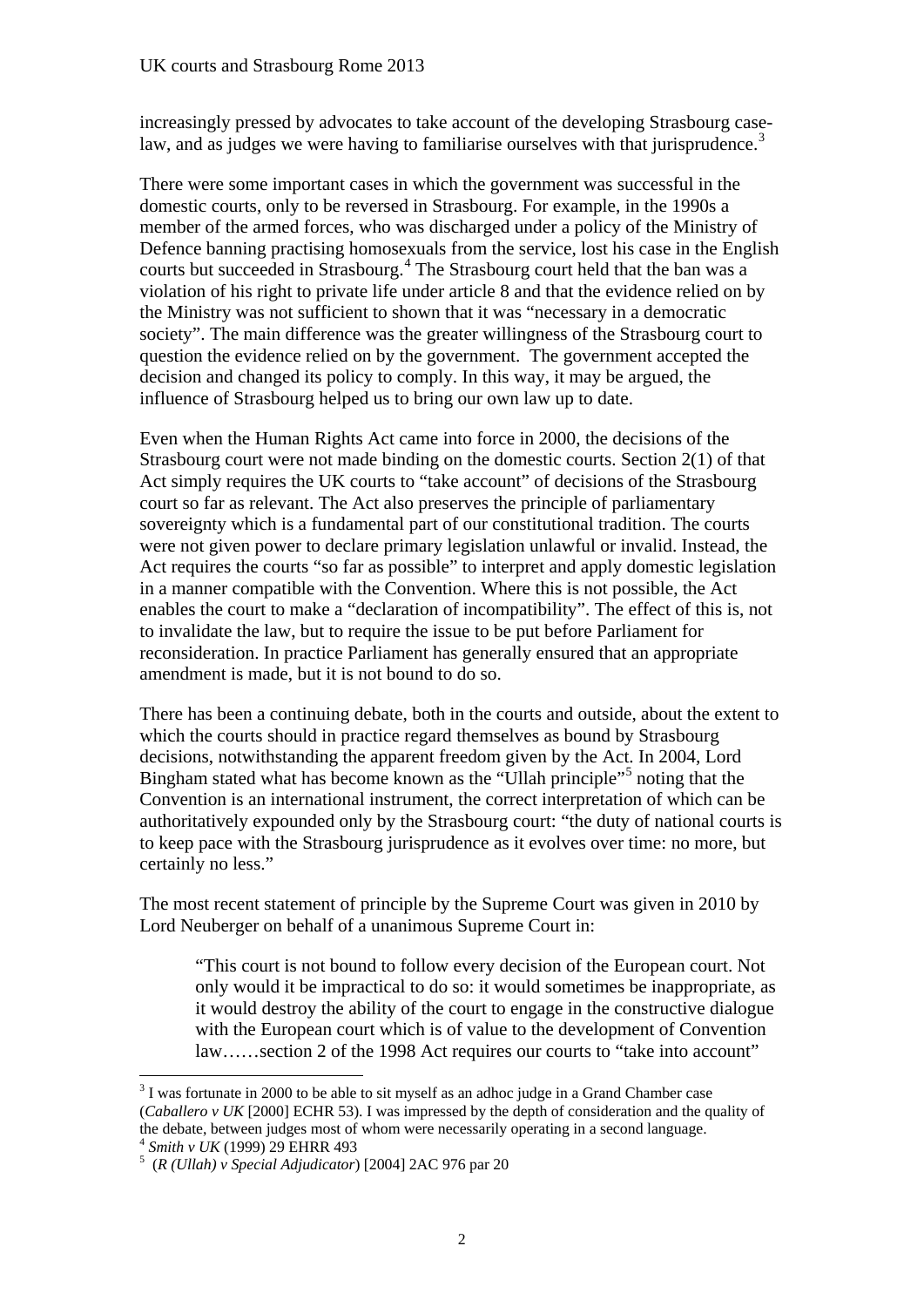European court decisions, not to follow them. Where, however, there is a clear and constant line of decisions whose effect is not inconsistent with some fundamental substantive or procedural aspect of our law, and whose reasoning does not appear to overlook or misunderstand some argument or point of principle, we consider that it would be wrong for this court not to follow that line." $\frac{1}{6}$ 

This cautious approach has been subject to some criticism, most significantly by Lord Irvine, who as Lord Chancellor in the Blair Government was principally responsible for the introduction of the Act. In a recent speech<sup>[7](#page-2-1)</sup>, he pointed out that the words of the Act had been carefully chosen to provide the court with the freedom to depart from Strasbourg where appropriate, and that an opposition amendment proposing that their decisions should be binding was defeated. He thought that the Supreme Court had been unduly concerned by the obligations of the government under article 46 of the Convention to comply with a final judgment of the Strasbourg court, under a dualist system such as ours in which public law obligations rest with the government not the courts:

"My own view is that excessive preoccupation with this consideration has led the Courts into error. A Judge's concern for the UK's foreign policy and its standing in international relations can never justify disregarding the clear statutory direction which s.2 of the HRA provide. It goes without saying that a recent and closely analogous decision of the Grand Chamber should always be afforded great respect by our Courts… However, the existence of such a decision can never absolve the domestic Judge from the high Constitutional responsibility incumbent upon him under s.2. He must decide the case for himself and it is not open to him simply to acquiesce to Strasbourg....

Treaty obligations bind the UK only because the UK qua State has consented to it. If the UK does not comply with its obligations then the consequences which may follow are a matter of international relations, and inter-State diplomacy. It is the UK as a State, and in particular Parliament, which are principally responsible for the UK's compliance with its Treaty obligations"

The debate continues, and it remains to be seen how the UK courts will respond if faced with a Grand Chamber decision which they regard as contrary to our own principles. Happily that has not yet arisen.

An important aspect of subsidiarity is the opportunity for judicial dialogue. In an article in 2011 Sir Nicholas Bratza, former UK judge and President of the Strasbourg court, expressed concern at the "intemperate and inaccurate" criticism made of the court by some parts of the UK political establishment and press . He contrasted this with the respect shown by his court for judgments emanating from the UK courts. He gave examples of several cases where the court was "emboldened to go further than it might otherwise have done" in the protection of human rights by the reasoning of the

<span id="page-2-0"></span><sup>6</sup>*Pinnock v Manchester City Council* [2011] 2AC 104 para 48 7

<span id="page-2-1"></span>Lord Irvine *A British Interpretation of Convention Rights*, speech for Bingham Centre on 14 December 2011.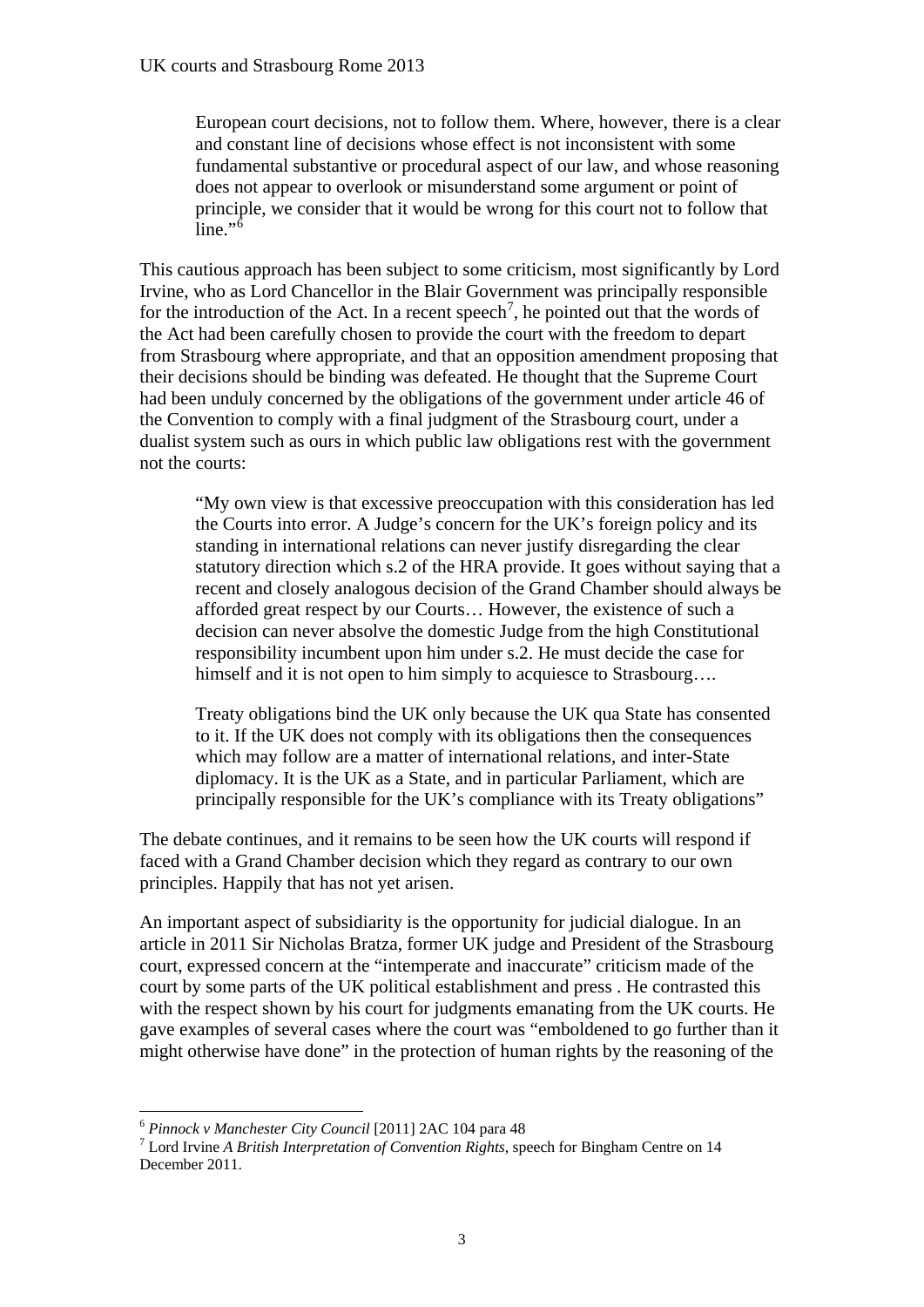English courts.<sup>[8](#page-3-0)</sup> In a case concerning the return of Tamils to Sri Lanka, the Strasbourg court relied heavily on the analysis and conclusions of the UK immigration tribunal, while considering the wider context of an issue which affected a number of member states.<sup>[9](#page-3-1)</sup> The number of UK cases taken by the Strasbourg court was very small. Of the 1200 cases considered by the court in the previous year (2010) all but 23 (less than 3%) were declared inadmissible.

A case which had attracted particular hostility within the UK had been a 2006 case about prisoners' voting rights (*Hirst*) *[10](#page-3-2)* in which the court held that a blanket ban on the right of any convicted prisoner to vote, irrespective of the nature of the offence or the length of sentence, was contrary to the rights of suffrage guaranteed by the Convention. Since the issue is still highly controversial, and currently subject to consideration by the Supreme Court, I cannot comment on the merits. However, it is of interest to compare the approach of the Grand Chamber in 2012 (*Scoppola*) [11](#page-3-3) in accepting the legality of the less rigid Italian system, under which allowance was made for different levels of sentence. The court affirmed the general principle that, within certain limits, such matters were for each state to determine in accordance with "historical development, cultural diversity and political thought within Europe which it is for each Contracting State to mould into their own democratic vision"<sup>[12](#page-3-4)</sup>.

Recent years have seen signs of the development of a more constructive debate between the UK Supreme Court and the Strasbourg court. Two cases illustrate this. The first (*Al-Khawaja*) concerned the circumstances in which hearsay evidence can be used in criminal proceedings where the maker of the statement is not available to be cross-examined. Article 6(3) of the Convention provides:

(3) Everyone charged with a criminal offence has the following minimum rights:

. . .

(d) to examine or have examined witnesses against him and to obtain the attendance and examination of witnesses on his behalf under the same conditions as witnesses against him."

The sequence of events is significant because of the opportunities it gave for the British courts to influence what happened in Strasbourg. In January 2009 a chamber of the Strasbourg Court of Human Rights, had given a decision against the UK on the same issue in another case (*Al-Khawaja*) [13](#page-3-5). A statement had been admitted in evidence at a criminal trial of a witness who was not called to give evidence. The court held that the statement was "the sole or, at least, the decisive basis" for the applicant's conviction, and that its admission was therefore contrary to article 6(3).

<span id="page-3-1"></span> $^{10}$  Hirst v UK (2006) 42 EHRR 41

<span id="page-3-0"></span>prisoners); *Christine Goodwin* (2002) 35 EHRR 18 (rights of transsexuals to marry)<br><sup>9</sup> MA *v UK* (2009) 48 EHRR 15<br><sup>10</sup> Hirst *v UK* (2006) 42 EHRR 41<br><sup>11</sup> Scoppola *v Italy No* 3 [2012] ECHR 868<br><sup>12</sup> Ibid para 102, quot <sup>8</sup> Bratza *The relationship between the UK courts ad Strasbourg* (2011) EHLR 505 The examples include *Pretty* (2002) 35 EHRR 32 (assisted suicide), *Stafford* (2002) 35 EHRR 32 (mandatory life

<span id="page-3-3"></span><span id="page-3-2"></span><sup>&</sup>lt;sup>11</sup> Scoppola v Italy No 3 [2012] ECHR 868

<span id="page-3-5"></span><span id="page-3-4"></span><sup>&</sup>lt;sup>12</sup> *Ibid* para 102, quoting *Hirst* (no 2) para 61<br><sup>13</sup> Al-Khawaia v United Kingdom (2009) 49 EHRR 1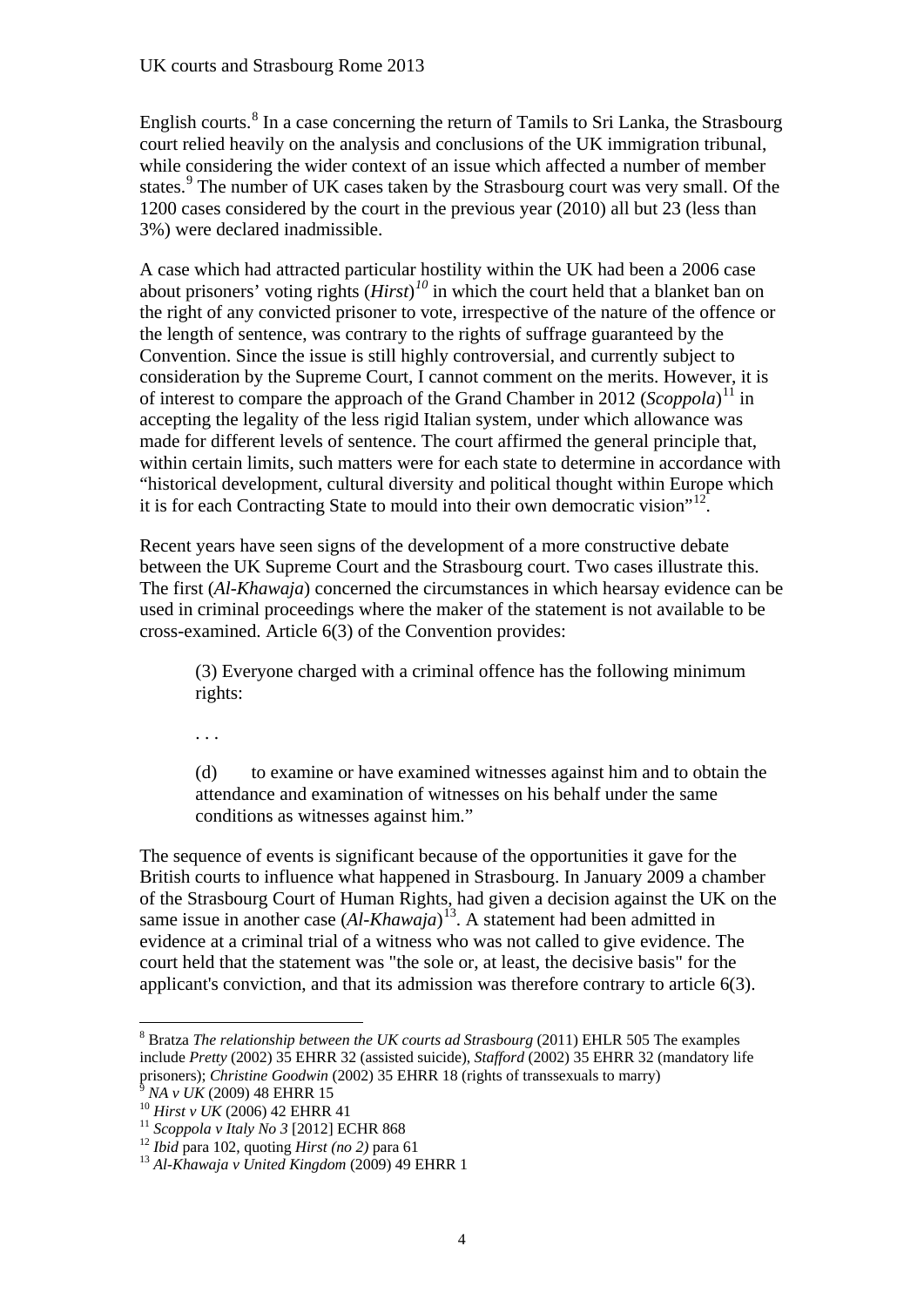This followed a ruling in an Italian case *Lucà v Italy* (2001) 36 EHRR 807 at paragraph 40:

> "…where a conviction is based solely or to a decisive degree on depositions that have been made by a person whom the accused has had no opportunity to examine or to have examined, whether during the investigation or at the trial, the rights of the defence are restricted to an extent that is incompatible with the guarantees provided by article 6".

On 16 April 2009 the United Kingdom requested that the decision of the Chamber in *Al-Khawaja* be referred to the Grand Chamber.

By that time the same issue had come again before the English Court of Appeal in the case of *Horncastle*. Horncastle was convicted of causing grievous bodily harm, with intent, to Peter Rice. Mr Rice had made a witness statement to the police about what had happened to him, but had died before the trial from other causes. His statement was read to the jury at the trial. It was admitted pursuant to the Criminal Justice Act 2003 which contains special provisions for allowing subject to safeguards the admission of statements of a witness who cannot give evidence because he has died.

Because of the importance of the issue the Court of Appeal sat with five judges (rather than the usual three). On 22 May 2009 it gave a unanimous judgment accepting that Mr Rice's evidence had been a decisive element but nonetheless upholding the conviction. There was an appeal to the Supreme Court. On 5 June 2009 the Panel of the Grand Chamber adjourned consideration of the UK request pending the judgment of the Supreme Court. The Supreme Court sat with seven justices, instead of the usual five. On 9 December 2009 Lord Phillips President of the Court gave a unanimous judgment agreed by all seven members of the court. Although he affirmed that the court would normally apply principles clearly established by the Strasbourg court, there would be –

"rare occasions where this court has concerns as to whether a decision of the Strasbourg Court sufficiently appreciates or accommodates particular aspects of our domestic process. In such circumstances it is open to this court to decline to follow the Strasbourg decision, giving reasons for adopting this course. This is likely to give the Strasbourg Court the opportunity to reconsider the particular aspect of the decision that is in issue, so that there takes place what may prove to be a valuable dialogue between this court and the Strasbourg Court. This is such a case."

There followed a detailed discussion of the background of the common law rules for admitting hearsay evidence, including reference to the extensive consultation and review carried out by the Law Commission in 1997 leading to the statutory code enacted in the 2003 Act; and a comparative review of the law in other common law jurisdictions and the USA (which takes a stricter approach); and a detailed study of the Strasbourg case-law (including an appendix reviewing 18 Strasbourg cases on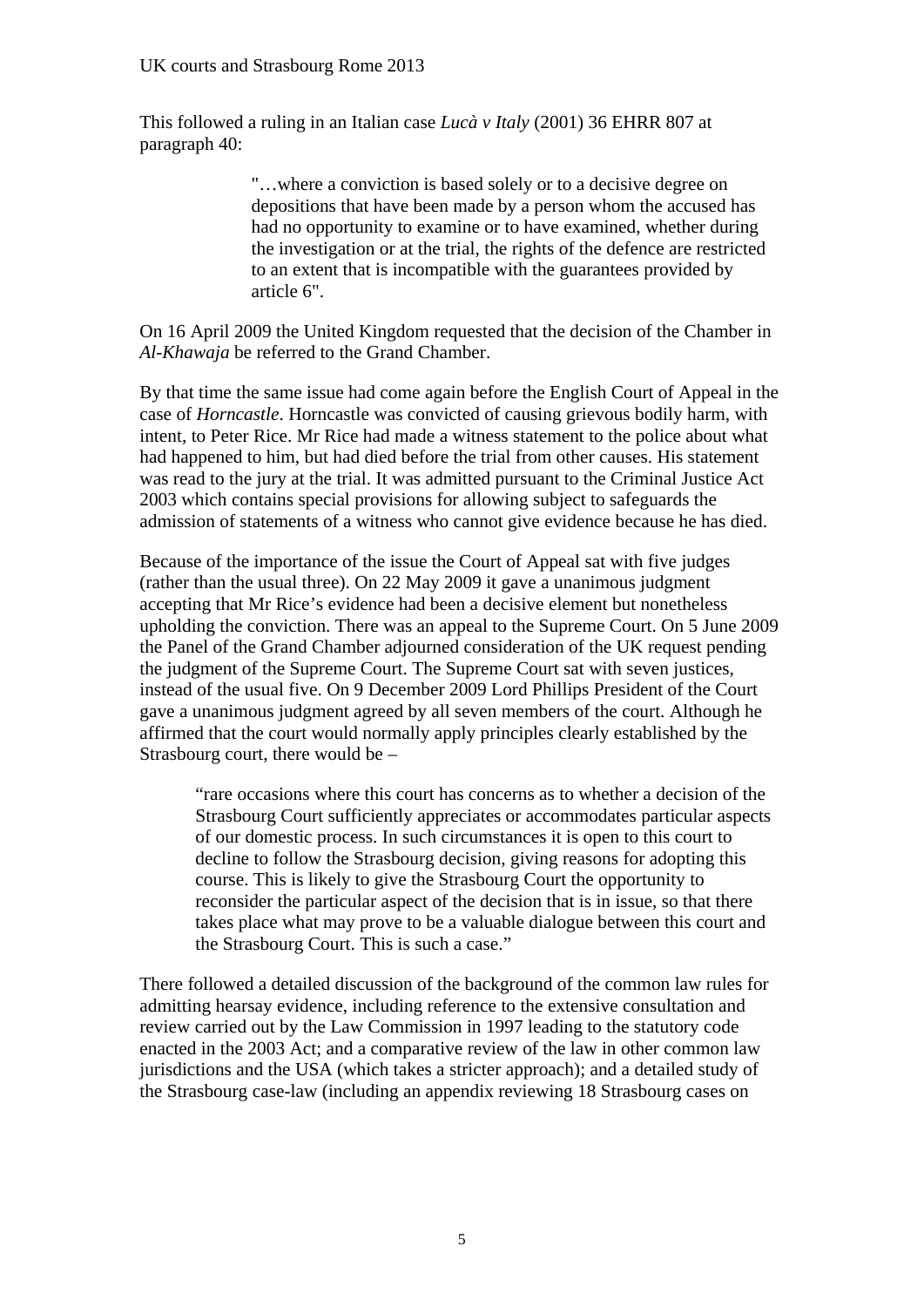hearsay by reference to UK law) and showing that the decision of the Chamber had been inconsistent with the court's own case law.<sup>[14](#page-5-0)</sup>

Following this judgment, the Grand Chamber reviewed the decision of the Fourth Section in *Al Khawaja* and gave its judgment on 15 December 2011 in favour of the government. The judgment is notable not only for its length (175 paragraphs), but for the care with which it examines all aspects of the case, including the relevant UK legislation and its background, the judgments of the Court and Appeal and Supreme Court in *Horncastle*, previous Strasbourg case-law, and comparative practice from around the world. The court did not abandon the "sole or decisive" test, but it accepted that is should be applied more flexibly:

"147. … where a conviction is based solely or decisively on the evidence of absent witnesses, the Court must subject the proceedings to the most searching scrutiny. Because of the dangers of the admission of such evidence, it would constitute a very important factor to balance in the scales,… and one which would require sufficient counterbalancing factors, including the existence of strong procedural safeguards. The question in each case is whether there are sufficient counterbalancing factors in place, including measures that permit a fair and proper assessment of the reliability of that evidence to take place. This would permit a conviction to be based on such evidence only if it is sufficiently reliable given its importance in the case."

In *Al-Khawaja*'s case it was satisfied that, having regard to the judge's direction and the supporting evidence, the jury were able to conduct a fair and proper assessment of the reliability of the allegations.

Sir Nicholas Bratza in a concurring judgment commented on the benefits of "judicial dialogue" :

"2. The present case affords, to my mind, a good example of the judicial dialogue between national courts and the European Court on the application of the Convention to which Lord Phillips was referring. The *Horncastle* case was decided by the Supreme Court after delivery of the judgment of the Chamber in the present case, to which I was a party, and it was, in part, in order to enable the criticisms of that judgment to be examined that the Panel of the Grand Chamber accepted the request of the respondent Government to refer the case to the Grand Chamber….

I share the view of the majority that to apply the rule inflexibly, ignoring the specificities of the particular legal system concerned, would run counter to the traditional way in which the Court has, in other contexts, approached the issue of the overall fairness of criminal proceedings."

<span id="page-5-0"></span><sup>14</sup> Citing *Kostovski v The Netherlands* (1989) 12 EHRR 434: "… the admissibility of evidence is primarily a matter for regulation by national law. Again, as a general rule it is for the national courts to assess the evidence before them. In the light of these principles the Court sees its task in the present case as being not to express a view as to whether the statements in question were correctly admitted and assessed but rather to ascertain whether the proceedings considered as a whole, including the way in which evidence was taken, were fair…."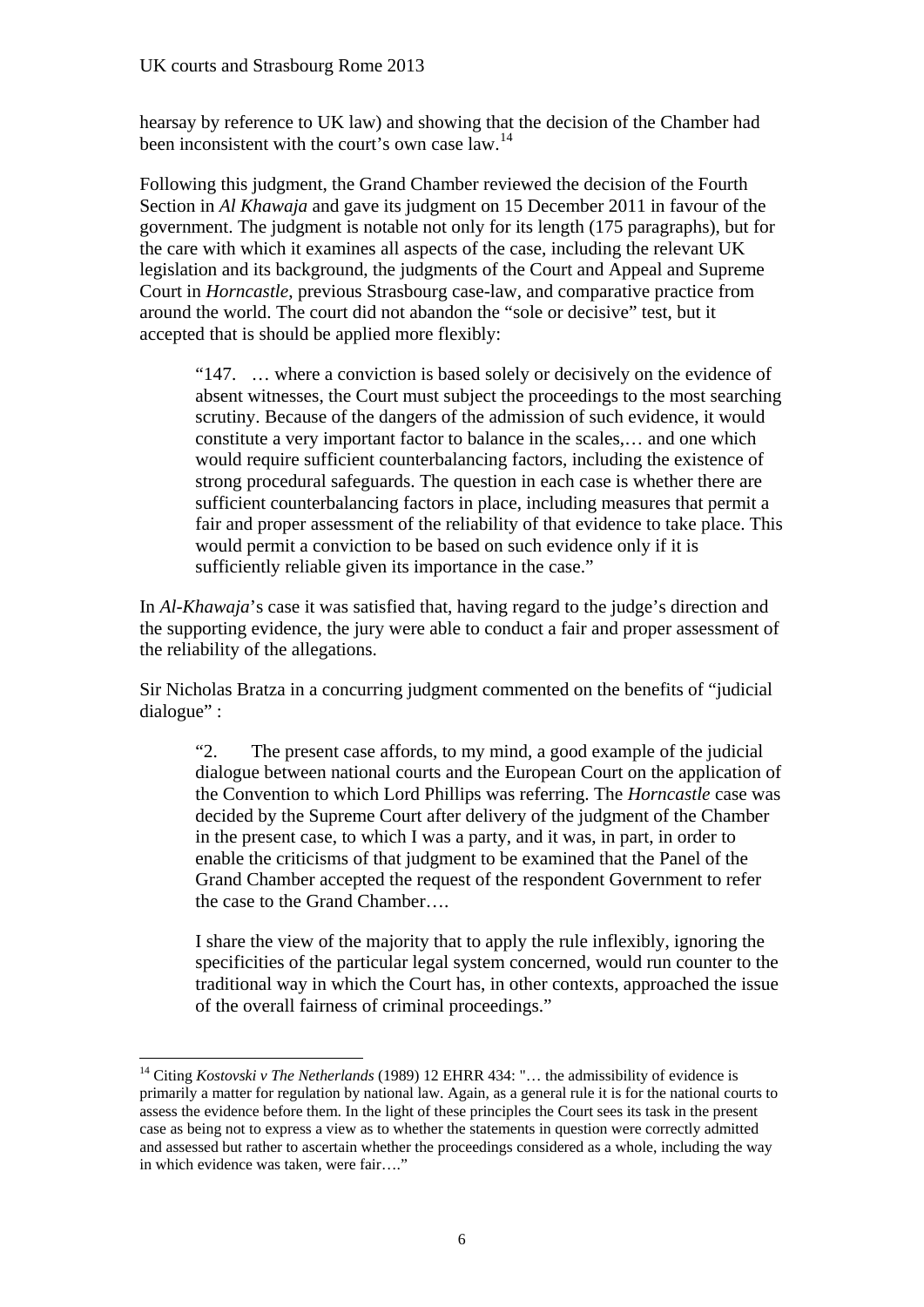From the British perspective this was regarded as a very significant test case. This is evident in the care which was taken in both Court of Appeal and Supreme Court to make the case in support of procedures which are an important part of our justice system, and which we regarded as sound, fair and well-tested in practice. Had the final decision in Strasbourg gone the other way, it is difficult to speculate whether the British courts would have felt able to depart from it, or whether they would have left this as an issue for Parliament.

The case was also a good example of the potential for judicial exchange and dialogue. It is less easy to see it as an example of subsidiarity in the accepted sense. There was no reference to subsidiarity or margins of deference in the reasoning of the court. Rather the Strasbourg court embarked on a detailed discussion of the reasoning of the Supreme Court, parts of which it rejected, but was in the end persuaded to adopt a modified rule, accepting that the principle as stated and applied by the Chamber was too inflexible. Having done so, it did not merely defer to the view of the domestic courts, but formed its own independent view of the overall fairness of the procedure in the particular case.

A better example of subsidiarity in the true sense perhaps is the *Animal Defenders*  case<sup>[15](#page-6-0)</sup> decided by the Grand Chamber in April 2013. The applicants were a campaigning organisation opposed to the use of animals in commerce and science. They sought clearance from the Advertising Clearance Centre for a short television advertisement drawing attention to the exploitation of animals in television advertising. Clearance was refused on the grounds that it contravened section 321(2) of the Communications Act 2003 which prohibits television advertisements "wholly or mainly of a political nature". This did not prevent publication by other means, such as the internet. The decision was challenged under article 10 of the Convention. The English courts upheld the decision, departing from a previous Strasbourg judgment on a similar case in Switzerland (the  $VgT$  case<sup>[16](#page-6-1)</sup>). In the House of Lords Lord Bingham observed that there was no clear consensus among member States on how to legislate for the broadcasting of political advertisements, and that, in line with Strasbourg jurisprudence, each State was best fitted to judge the checks and balances necessary to safeguard, consistently with Article 10, the integrity of its own democracy.

The judgment of the Grand Chamber is again notable for the detail of the discussion, in particular of the debate which had proceeded the enactment of the 2003 Act, which had included consideration of its legality in the light of the *VgT* decision, the reasoning of which was strongly criticised. The court focused on the validity of the "general justifications for the general measure" rather than their "impact in the particular case":

"The central question as regards such measures is not, as the applicant suggested, whether less restrictive rules should have been adopted or, indeed, whether the State could prove that, without the prohibition, the legitimate aim would not be achieved. Rather the core issue is whether, in adopting the

<span id="page-6-1"></span><span id="page-6-0"></span><sup>&</sup>lt;sup>15</sup> Animal Defenders International  $v$  UK [2013] ECHR 362

<sup>&</sup>lt;sup>15</sup> Animal Defenders International v UK [2013] ECHR 362<br><sup>16</sup> *VgT Verein gegen Tierfabriken v. Switzerland* no. 24699/94, ECHR 2001-VI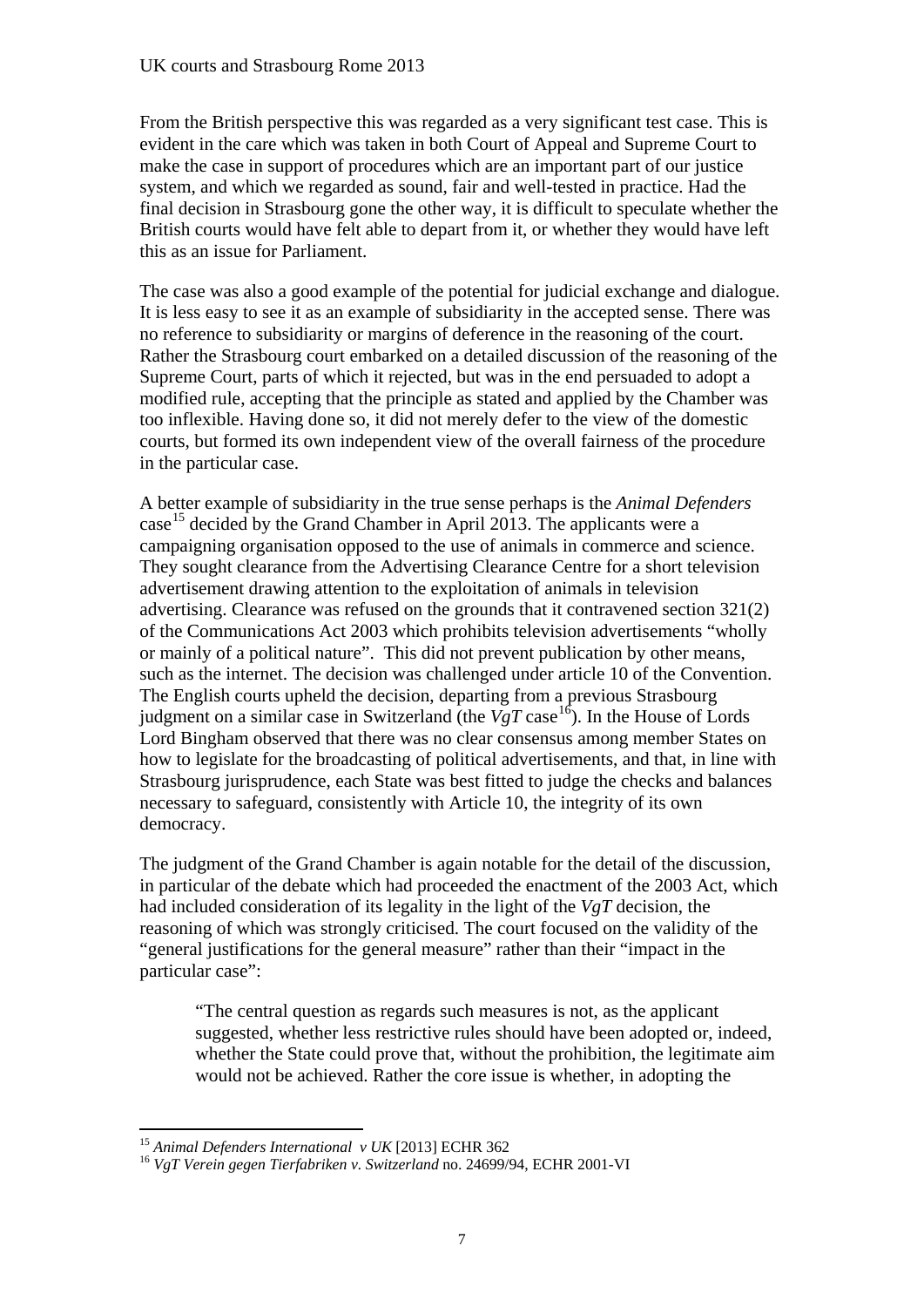general measure and striking the balance it did, the legislature acted within the margin of appreciation afforded to it."

In assessing the position, and in the absence of a consensus among states:

"The Court, for its part, attaches considerable weight to these exacting and pertinent reviews, by both parliamentary and judicial bodies, of the complex regulatory regime governing political broadcasting in the United Kingdom and to their view that the general measure was necessary to prevent the distortion of crucial public interest debates and, thereby, the undermining of the democratic process."

The court concluded, but only by a narrow margin (9-8) that there had been no violation of article 10.

## *Conclusion*

This has been a necessarily short survey of the development of relations between the UK courts and Strasbourg. There is a high degree of respect from both sides, and this is encouraged by regular meetings between judges, formal and informal. The principle of subsidiarity or margin of appreciation is frequently reaffirmed but its application in practice may seem somewhat variable, and it cannot be taken for granted. Recent cases such as *Horncastle* and *Animal Defenders* have shown that the Strasbourg court is receptive to solidly based reasoning in support of a particular national position, especially where the measure in question has been subject to extensive consultation and debate at national level.

The 2012 Brighton Declaration included a reaffirmation of the principle of subsidiarity:

"This reflects that the Convention system is subsidiary to the safeguarding of human rights at national level and that national authorities are in principle better placed than an international court to evaluate local needs and conditions. The margin of appreciation goes hand in hand with supervision under the Convention system. In this respect, the role of the Court is to review whether decisions taken by national authorities are compatible with the Convention, having due regard to the State's margin of appreciation." (para 11)

Following that declaration, it has been decided that the principles of subsidiarity and the margin of appreciation should be written into the preamble to the Convention.<sup>17</sup> If ratified, it would now affirm –

 "… that the High Contracting Parties, in accordance with the principle of subsidiarity, have the primary responsibility to secure the rights and freedoms defined in this Convention and the Protocols thereto, and that in doing so they enjoy a margin of appreciation, subject to the supervisory jurisdiction of the European Court of Human Rights established by this Convention,"

<span id="page-7-0"></span><sup>&</sup>lt;u>.</u> <sup>17</sup> Protocol 15 art 1